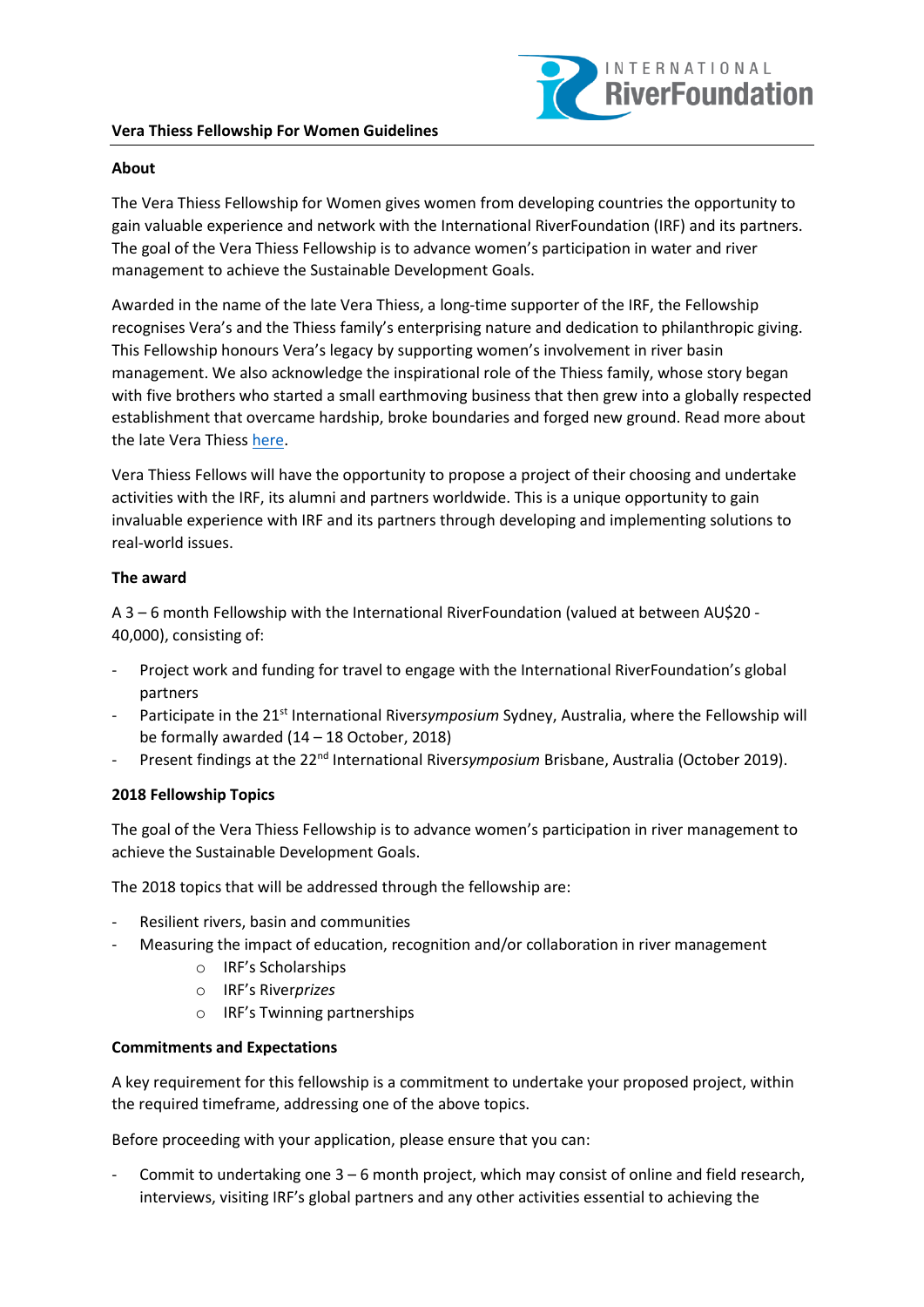

project goals. Your time commitment may be divided into intense short-term segments or be conducted over a longer period, but must be completed by October 2019. If successful, a detailed work plan will be required for approval.

- Ensure you are able to support yourself financially throughout the duration of the fellowship.
- Ensure your project has a legacy whether it be an online presence (blogs, videos etc), final report for IRF partners, on-ground impact etc.
- Be available for a video interview in August 2018.
- Be available to attend and participate at the 21<sup>st</sup> International Riversymposium, Sydney Australia from 14-18 October 2018 and attend and present at the 22<sup>nd</sup> International Riversymposium, if successful (October 2019, Brisbane Australia).

### **Benefits**

A Vera Thiess Fellowship offers you the opportunity to learn more about IRF's partners and River*prize* alumni to successfully champion integrated river basin management for the restoration, protection, resilience and/or sustainable management of the world's rivers.

Becoming a Vera Thiess Fellow will provide you with:

- Personal and professional development opportunities, including access to the International RiverFoundation networks, to build your network with world-leading river basin management practitioners.
- The remarkable opportunity to explore a topic you are passionate about and experience putting ideas into action in the workplace and on-ground.
- Enhanced professional reputation as you share the knowledge gained with the global river community via IRF's social media platforms and River*symposium*.
- The ability to encourage women's involvement in river basin management and make a difference towards achieving SDG6.

# **Eligibility**

To be eligible to apply for a Vera Thiess Fellowship you must:

- Be female and over the age of 21, residing in and citizen of a developing country.
- Be a recent graduate or in the first five years of your career.
- Have experience in, integrated river basin management and an understanding of the Sustainable Development Goals.
- Be available to attend the  $21^{st}$  Riversymposium in Sydney ( $14 18$  October, 2018).
- Be able to travel internationally throughout 2019, and attend the 22<sup>nd</sup> Riversymposium in October, 2019 (Brisbane, Australia).
- Be willing to share your fellowship findings with the global river community.
- Apply online by 11:59pm GMT, Sunday 29 July 2018.

#### **Application process**

# **Stage 1 – Online application**

Applicants are required to submit the following by Sunday 29 July 2018:

- The online application form.
- A one-page cover letter detailing your proposed project (including aim, overview, draft itinerary and budget) and how it meets one or more of this year's topics.
- An up-to-date resume with two written referee reports one personal referee; one professional referee, up to 300 words each